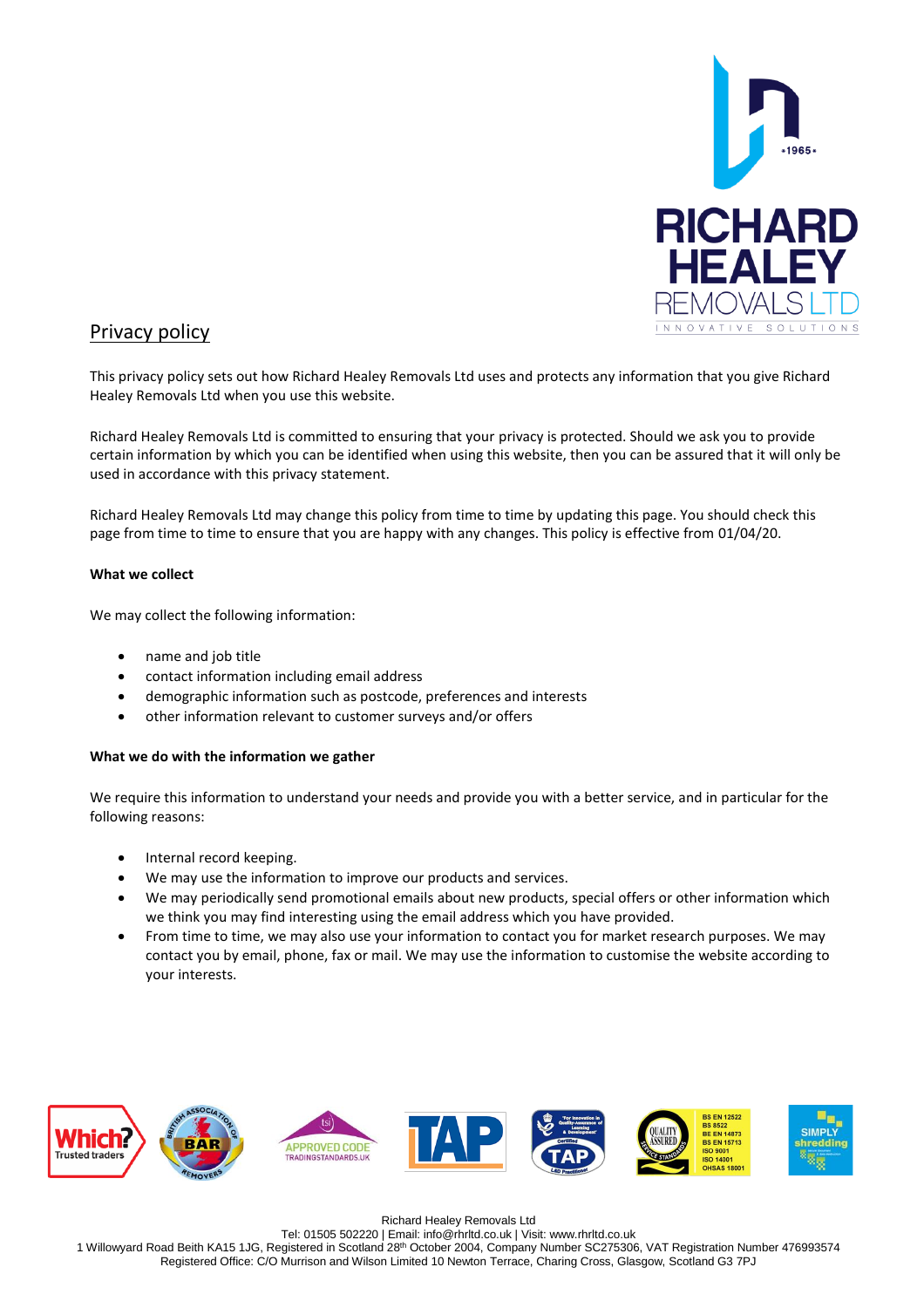

#### **Security**

We are committed to ensuring that your information is secure. In order to prevent unauthorised access or disclosure, we have put in place suitable physical, electronic and managerial procedures to safeguard and secure the information we collect online.

#### **How we contact you about other products and services**

We may from time to time process your personal data to let you know about similar products and services that may be of interest to you, or to keep you up to date on the latest insurance news and/or risk management advice. This is because we value you as a client and are committed providing you with the certainty necessary to help you manage the risks you face. Our lawful basis for processing your personal data in this way is as is necessary to pursue the legitimate interests of our business, unless we have otherwise obtained your consent to do so. We may contact you by post, telephone or e-mail. You will be given the option to stop receiving any communications from us in this regard at any time however please note that this will not affect us contacting you about the servicing of products that you have specifically requested from us

### **Accessing our website and cookies**

When you visit our website we may collect information from you, such as your email address, IP address and other online identifiers. This helps us to track unique visits and monitor patterns of customer website traffic, such as who visits and why they visit. We use third parties to collate IP addresses to help us understand our Internet traffic data and data regarding your browser type and computer. We may also use web usage information to create statistical data regarding the use of our website. We may then use or disclose that statistical data to others for marketing and strategic development purposes, but no individuals will be identified in such statistical data.

We may use cookies and/or pixel tags on some pages of our website. A cookie is a small text file sent to your computer. A pixel tag is an invisible tag placed on certain pages of our website, but not on your computer. Pixel tags usually work together with cookies to help us to give you a more tailored service. We also use cookies and pixel tags in our email communication to personalise the email and track whether the email has been opened and whether the recipient has used any website links contained in the email communication. This allows us to monitor and improve our email communications and website. Useful information about cookies, including how to remove them, can be found at [www.allaboutcookies.org.](http://www.allaboutcookies.org/)

Internet browsers normally accept cookies by default, although it's possible to set a browser to reject cookies. Rejecting cookies may restrict your use of our website and/or delay or affect the way in which our website operates.



Richard Healey Removals Ltd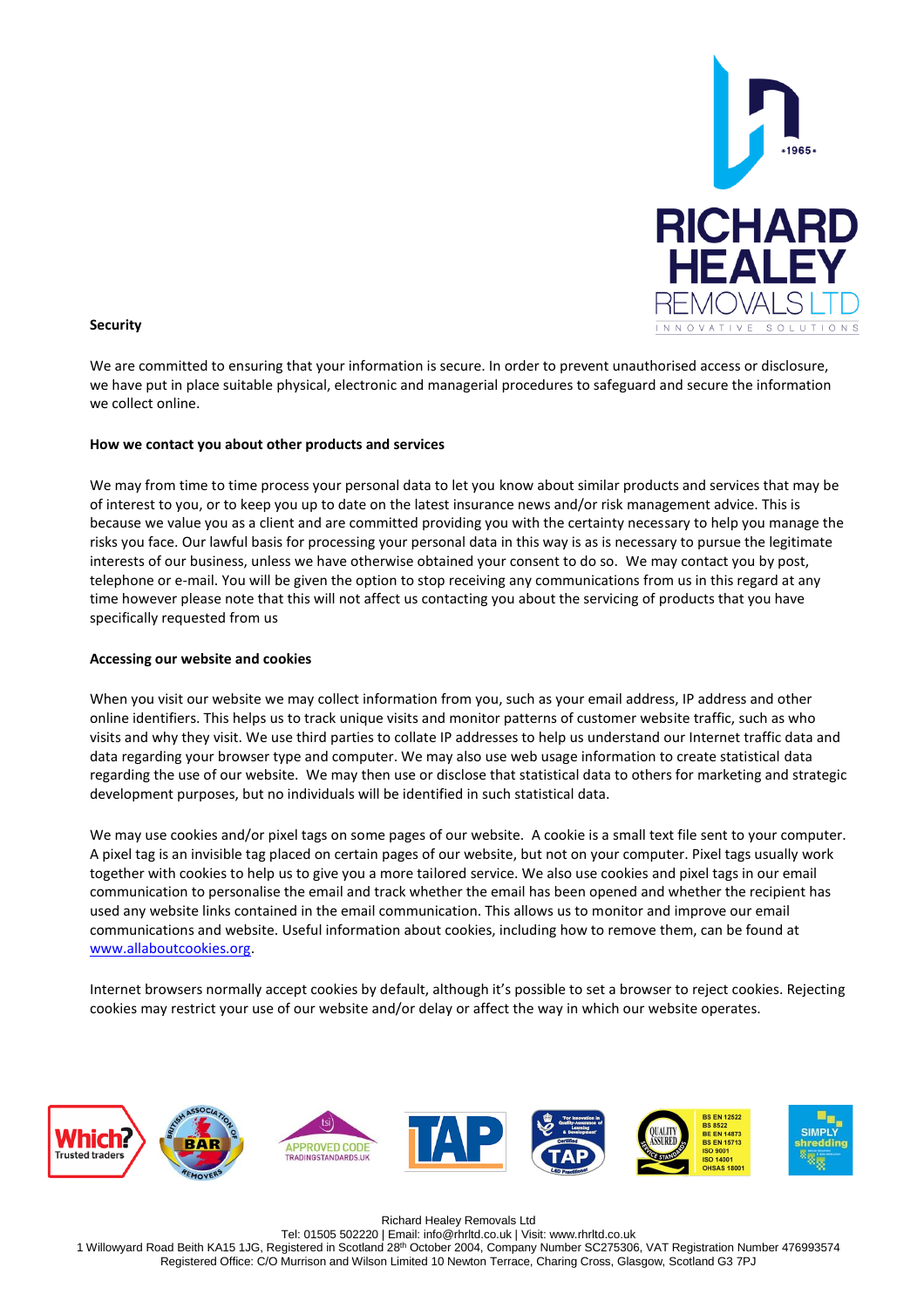

#### **Links to other websites**

Our website may contain links to other websites of interest. However, once you have used these links to leave our site, you should note that we do not have any control over that other website. Therefore, we cannot be responsible for the protection and privacy of any information which you provide whilst visiting such sites and such sites are not governed by this privacy statement. You should exercise caution and look at the privacy statement applicable to the website in question

#### **Controlling your personal information**

You may choose to restrict the collection or use of your personal information in the following ways:

- whenever you are asked to fill in a form on the website, look for the box that you can click to indicate that you do not want the information to be used by anybody for direct marketing purposes
- if you have previously agreed to us using your personal information for direct marketing purposes, you may change your mind at any time by writing to or emailing us at info@rhrltd.co.uk

We will not sell, distribute or lease your personal information to third parties unless we have your permission or are required by law to do so. We may use your personal information to send you promotional information about third parties which we think you may find interesting if you tell us that you wish this to happen.

## **Your Rights**

We will only store your data for as long as is necessary to comply with the requirements of your contract(s) and any legal obligations or lawful processing conditions that may exist as a result. You have a number of rights concerning the personal information we use, which you may ask us to observe. In some cases even when you make a request concerning your personal information, we may not be required, or be able to carry out your request as this may result in us not being able to fulfil our legal and regulatory obligations under the lawful processing conditions under which we hold your data or because there is a minimum statutory period of time for which we have to keep your information. If this is the case we will let you know our reasons.

You can ask us to:

- Provide a copy of your personal information
- Correct or delete unnecessary or inaccurate personal information
- Restrict or to object to the use of your personal information at any time



Richard Healey Removals Ltd